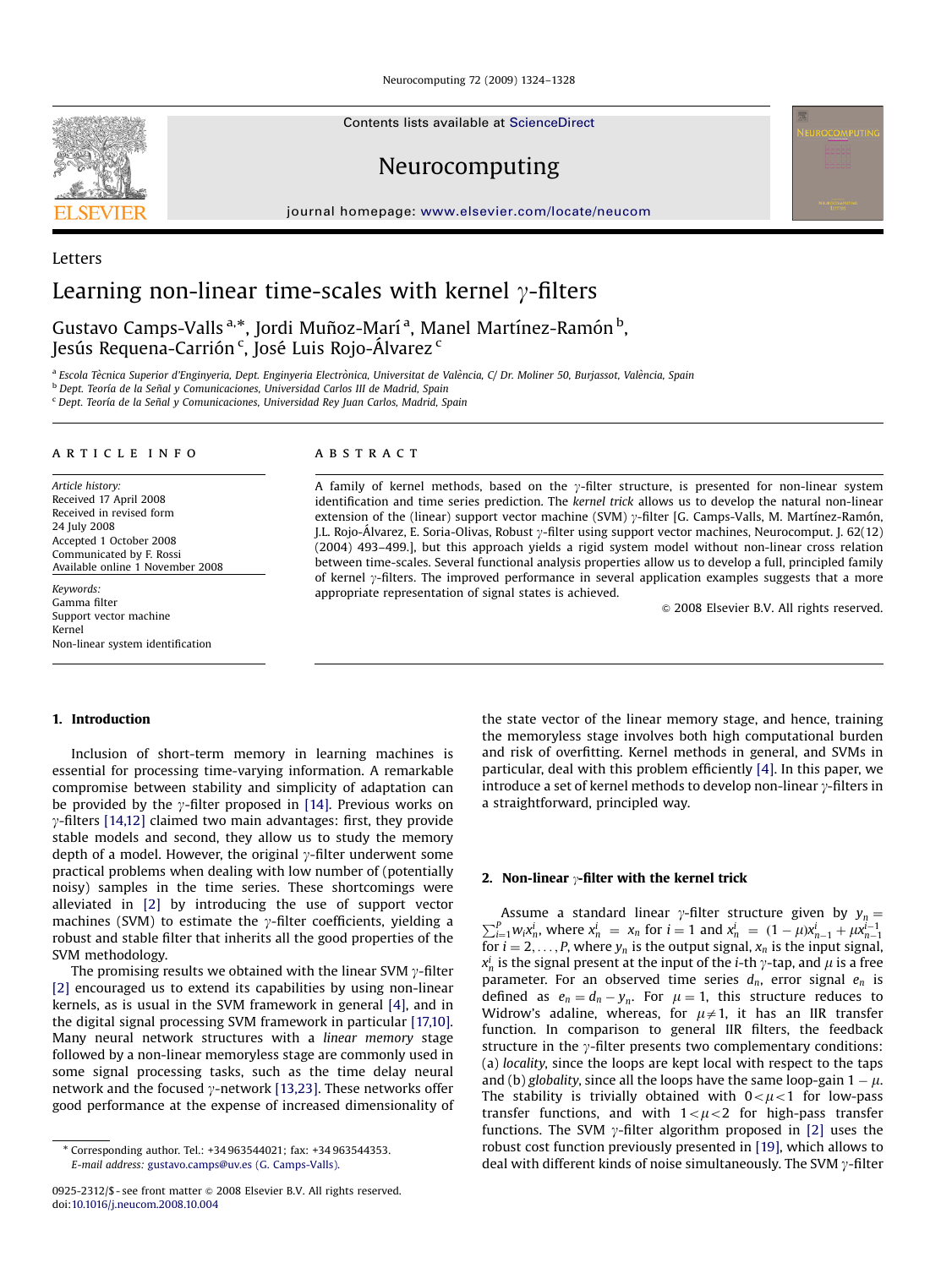is expressed as

$$
y_n = \sum_{s=P+1}^{N} (\alpha_s - \alpha_s^*) \sum_{i=1}^{P} x_n^i x_s^i,
$$
 (1)

where only samples with non-zero  $\alpha_s^{(*)}$  count in the solution, and they are called support vectors. Note that one can identify the cross-correlation function of gamma-filtered signals  $R_x^P(n, s) =$  $\sum_{i=1}^{P} x_n^i x_s^i$ , which can be conveniently expressed as a dot product involving the delayed and filtered versions of the input timeseries. This leads to easily define the natural non-linear extension of the model by means of the ''kernel trick'' (KT), which allows us to work in the mapped kernel space without knowing the mapping explicitly, but only the kernel matrix formed by the dot product of mapping functions. For this purpose, the delayed line outputs  $x_n^i$  are transformed into a high-dimensional feature space using a non-linear mapping  $\phi$ . Here,  $R_x^P(n,s) = \sum_{i=1}^P \phi(x_n^i)^\top$  $\phi(x_s^i)$ , and the solution becomes inherently non-linear:

$$
y_n = \sum_{s=P+1}^{N} (\alpha_s - \alpha_s^*) \sum_{i=1}^{P} \phi(x_n^i)^{\top} \phi(x_s^i) = \sum_{s=P+1}^{N} (\alpha_s - \alpha_s^*) \sum_{i=1}^{P} K(x_n^i, x_s^i).
$$
\n(2)

#### 3. Non-linear  $\gamma$ -filters with composite kernels

By following the previous approach, the underlying structure of the time series has been partially obviated, given that all the information among samples remains embedded into the kernel matrix. The theoretical properties of kernels are well known and extensively reviewed [\[6,15,21\]](#page-4-0). Note, however, that one should first analyze the linear structure of the signal problem, and then focus in the application and design of the most suitable kernel functions [\[17\]](#page-4-0). In [\[10\],](#page-4-0) non-linear SVM-ARMA system identification was addressed for both the statement of the autoregressive ARX equations in a reproducing kernel Hilbert space RKHS, and the use of a set of composite kernels for improved flexibility. The same methodology was recently extended to a Bayesian framework in [\[1\]](#page-4-0). Here, we adapt this methodology for model design in order to develop a family of non-linear  $\gamma$ -filters.

Summation composite kernel: One can define the concatenation of non-linear transformations of the involved counterparts  $x_{n-1}^{i}$ and  $x_{n-1}^{i-1}$  as  $\phi(\mathbf{x}_{n-1}) \equiv {\phi_1(x_{n-1}^i), \phi_2(x_{n-1}^{i-1})}$  where  ${\{\cdot,\cdot\}}$  denotes concatenation of (weighted) column vectors, and  $\pmb{\varphi}_1(\cdot)$ ,  $\pmb{\varphi}_2(\cdot)$  are transformations into Hilbert spaces  $\mathcal{H}_1$  and  $\mathcal{H}_2$ . The corresponding dot product between vectors (or kernel) is simply

$$
K(\mathbf{x}_{n-1}, \mathbf{x}_{k-1}) = \phi(\mathbf{x}_{n-1})^{\top} \phi(\mathbf{x}_{k-1})
$$
  
= { $\phi_1(x_{n-1}^i), \phi_2(x_{n-1}^{i-1})^{\top} \cdot {\phi_1(x_{k-1}^i), \phi_2(x_{k-1}^{i-1})}$   
= K<sub>1</sub>( $x_{n-1}^i, x_{k-1}^i$ ) + K<sub>2</sub>( $x_{n-1}^{i-1}, x_{k-1}^{i-1}$ ), (3)

which leads to a sum of kernels, each of them being dedicated to measure the similarity among samples at different time scales. Clearly, if the chosen kernel is a linear transformation of concatenation  $\mathbf{x}_{n-1} = \{x_{n-1}^i, x_{n-1}^{i-1}\}$ , then the solution is equivalent to using the common KT, which is a particular case of the proposed machine. The so-called summation kernel (SK) has been extensively used in the literature as a straightforward way of fusing heterogeneous information [\[9,8\]](#page-4-0).

Tensor product composite kernel: In the latter formulation, one only needs to make the summation of two matrices working independently with  $\gamma$ -filtered samples  $x_{n-1}^i$  and  $x_{n-1}^{i-1}.$  One can also design the non-linear SVM  $\gamma$ -based filters by considering the tensor product kernel, which can be expressed as:

$$
K(\mathbf{x}_{n-1}, \mathbf{x}_{k-1}) = K_1(x_{n-1}^i, x_{k-1}^i) \cdot K_2(x_{n-1}^{i-1}, x_{k-1}^{i-1}).
$$
\n(4)

This kernel offers an easy way to modulate the similarity at different tapped versions.

Cross-information composite kernel: Further kernel algorithms can be developed exploiting properties of Hilbert spaces [\[16\].](#page-4-0) In particular, one can build composite kernels to account for the cross-relationship between different scales of the  $\gamma$ -filtered signals. Assume a non-linear mapping  $\varphi(\cdot)$  into a Hilbert space  $\mathcal{H}$  and three linear transformations  $A_k$  from  $\mathcal{H}$  to  $\mathcal{H}_k$ , for  $k = 1, 2, 3$ . Let us make the composite vector  $\phi(\mathbf{x}_{n-1}) =$  $\{A_1\varphi(x_{n-1}^i), A_2\varphi(x_{n-1}^{i-1}), A_3(\varphi(x_{n-1}^i) + \varphi(x_{n-1}^{i-1}))\}$  and compute the dot product

$$
K(\mathbf{x}_{n-1}, \mathbf{x}_{k-1}) = \phi(\mathbf{x}_{n-1})^{\top} \phi(\mathbf{x}_{k-1})
$$
  
=  $\phi(x_{n-1}^i) \mathbf{R}_1 \phi(x_{k-1}^i) + \phi(x_{n-1}^{i-1}) \mathbf{R}_2 \phi(x_{k-1}^{i-1})$   
+  $\phi(x_{n-1}^i) \mathbf{R}_3 \phi(x_{k-1}^{i-1}) + \phi(x_{n-1}^{i-1}) \mathbf{R}_3 \phi(x_{k-1}^i)$ , (5)

where  $\mathbf{R}_1 = (\mathbf{A}_1^\top \mathbf{A}_1 + \mathbf{A}_3^\top \mathbf{A}_3)$ ,  $\mathbf{R}_2 = (\mathbf{A}_2^\top \mathbf{A}_2 + \mathbf{A}_3^\top \mathbf{A}_3)$ , and  $\mathbf{R}_3 = \mathbf{A}_3^\top \mathbf{A}_3$ are three independent positive definite matrices. Similarly to the previous composite kernel, one can proof that Eq. (5) can be expressed as a sum of positive definite matrices:

$$
K(\mathbf{x}_{n-1}, \mathbf{x}_{k-1}) = K_1(x_{n-1}^i, x_{k-1}^i) + K_2(x_{n-1}^{i-1}, x_{k-1}^{i-1}) + K_3(x_{n-1}^i, x_{k-1}^{i-1}) + K_3(x_{n-1}^{i-1}, x_{k-1}^i).
$$
 (6)

The only restriction for this formulation to be valid is that  $x_{n-1}^i$  and  $x_{n-1}^{i-1}$  need to have the same dimension, which can be trivially assured by zero-padding the training patterns.

Extended composite kernels: Instead of using the proposed algorithms for proposed algorithm for system identification separately system identification separately, one can think of using the aforementioned mapping functions in a collaborative way. Two main possibilities arise:

(1) By using three concatenated transformations: one for  $x_{n-1}^i$ , one for  $x_{n-1}^{i-1}$ , and one for their concatenation  $z_{n-1} = [x_{n-1}^i, x_{n-1}^{i-1}]^\top$ . The result is a combination between the KT and the summation composite kernels described in the preceding sections. It is straightforward to see that the corresponding kernel is

$$
K(\mathbf{x}_{n-1}, \mathbf{x}_{k-1}) = K_{zz}(z_{n-1}, z_{k-1}) + K_1(x_{n-1}^i, x_{k-1}^i) + K_2(x_{n-1}^{i-1}, x_{k-1}^{i-1}).
$$
\n(7)

(2) By defining a mapping that leads to the summation of the cross-terms composite kernel and the KT matrix:

$$
K(\mathbf{x}_{n-1}, \mathbf{x}_{k-1}) = K_{zz}(z_{n-1}, z_{k-1}) + K_1(x_{n-1}^i, x_{k-1}^i) + K_2(x_{n-1}^{i-1}, x_{k-1}^{i-1}) + K_3(x_{n-1}^i, x_{k-1}^{i-1}) + K_3(x_{n-1}^{i-1}, x_{k-1}^i).
$$
 (8)

Note that these two models contain all the relevant model information that can be extracted from the data by each counterpart kernel.

Differences with previous composite kernels: Composite kernels have been paid attention in the kernel methods literature [\[6,15,21,8\]](#page-4-0). Note, however, that our emphasis is on the difference between applying the KT and developing specific signal-based kernels. A proper design of composite kernels that is based on the signal structure, allows us to develop adequate signal representations in the feature spaces, which may eventually lead to improved performance. Surprisingly, there are very few papers proposing filter models and system identification machines from these principles, and basically, all the previous works [\[5,7,22\]](#page-4-0) have directly applied the stacked (KT) approach in these scenarios, ignoring the underlying signal relations in the model.

Remarks: In conclusion, composite kernels can be used to provide us with model flexibility in terms of emphasized consideration, if necessary, of the cross information among filtered signal states. Additional advantages are the robustness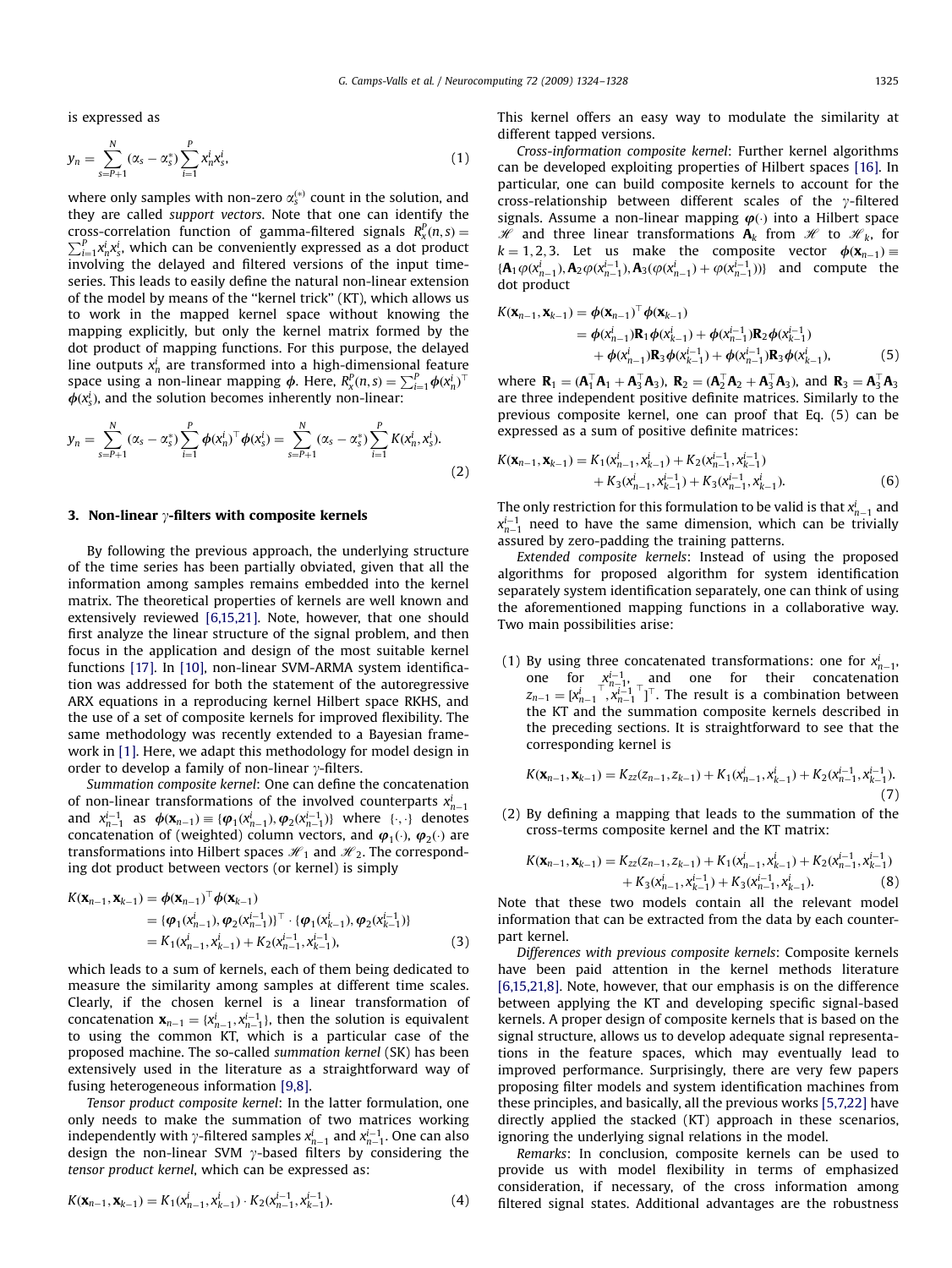<span id="page-2-0"></span>

Table 1

**EEG** 

| $\mu$ musc for the kerner $\mu$ -inters in non-inical recuback system identification (ivests), mackey-Glass time series prediction with $\mu \equiv 17$ and 50, and EEG prediction. |                    |                    |                    |                    |                    |                    |                    |                    |                    |                    |                    |
|-------------------------------------------------------------------------------------------------------------------------------------------------------------------------------------|--------------------|--------------------|--------------------|--------------------|--------------------|--------------------|--------------------|--------------------|--------------------|--------------------|--------------------|
| Method                                                                                                                                                                              | Poly               | Rat                | Loc1               | Loc2               | <b>MLP</b>         | KT                 | <b>SK</b>          | <b>TP</b>          | <b>CT</b>          | $K+S$              | $K+T$              |
| Eq.                                                                                                                                                                                 |                    |                    |                    |                    |                    | (2)                | (3)                | (4)                | (6)                | (7)                | (8)                |
| <b>NLSYS</b>                                                                                                                                                                        | $-0.04$            | $-0.11$            | $-0.12$            | $-0.71$            | $-0.78$            | $-1.23$            | $-1.26$            | $-1.08$            | $-1.005$           | $-0.72$            | $-1.06$            |
| MG17<br>MG30                                                                                                                                                                        | $-1.95$<br>$-1.40$ | $-1.14$<br>$-1.33$ | $-1.48$<br>$-1.24$ | $-1.89$<br>$-1.42$ | $-2.00$<br>$-1.50$ | $-2.33$<br>$-1.64$ | $-2.35$<br>$-1.75$ | $-2.33$<br>$-1.68$ | $-2.34$<br>$-1.75$ | $-2.35$<br>$-1.72$ | $-2.35$<br>$-1.69$ |

 $-0.49$ 

 $-0.66$ 

 $-0.46$ 

nMSE for the kernel  $\alpha$ -filters in non-linear foedback system identification (NLSYS), Mackey–Glass time series prediction with  $\lambda = 17$  and 30, and EEG prediction.

Bold and italics indicate the best and second best results for each problem, respectively. Results in [\[3\]](#page-4-0) are also included for comparison.

 $-0.32$ 

to high dimensional input samples (high number of tapped delays), and the efficient processing of non-linear relations between input and output time discrete processes. It is straightforward to demonstrate that the proposed kernels are valid Mercer's kernels, constitute a convex cone, and as the radial basis function (RBF) kernel is used in all cases, the composite kernels are isotropic and stationary. It should be also stressed that translation invariant kernels can be readily built for specific signal processing applications [\[18,20\].](#page-4-0)

 $-0.33$ 

 $-0.13$ 

## 4. Experimental results

 $-0.05$ 

In this section, we compare the performance of the proposed kernel algorithms for non-linear system identification and time series prediction.

#### 4.1. Model development

Model building requires tuning different free parameters depending on the SVM formulation ( $\sigma_{\text{ker}}$ , C,  $\varepsilon$ ), and filter parameters  $(\mu, P)$ . A non-exhaustive iterative search strategy (T iterations) was used here. At each iteration, a sequential search on each parameter domain is performed by splitting the range of the parameter in M linearly or logarithmically equally spaced points. Values of  $T = 3$  and  $M = 20$  exhibited good performance in our simulations. In each iteration we performed an 8-fold crossvalidation and averaged the normalized MSE:  $nMSE =$  $\log_{10}$ (  $\sqrt{(1/N\hat{\sigma}^2)\sum_{i=1}^N(y_i - \hat{y}_i)^2}$ , where  $\hat{\sigma}^2$  is the estimated variance of the data; and thus it removes the dependence on the dynamic range of the data. This normalization implies that if the estimated mean of the data is used as predictor,  $nMSE = 0$  is obtained. In all cases, we focus on the RBF kernel, which offers stable and fast solutions. The kernel is defined as  $K(\mathbf{z}_i, \mathbf{z}_j) = \exp(-\|\mathbf{z}_i - \mathbf{z}_j\|^2)$  $(2\sigma_{ker}^2)$ ), where  $\sigma_{ker}^2 \in \mathbb{R}^+$  represents the length scale or width of the kernel.

#### 4.2. Numerical comparison

Non-linear feedback system: We first consider the following synthetic system. The input DTP is generated with Lorenz equations, given by  $dx/dt = -\rho x + \rho y$ ,  $dy/dt = -xz + rx - y$ , and  $dz/dt = xy - bz$ , and using  $\rho = 10$ ,  $r = 28$ , and  $b = 8/3$ . Only the x component is used as input signal to the system, and it goes forward through an 8th-order low-pass FIR filter,  $H(z)$ , with cutoff frequency  $\omega_n = 0.5$  and normalized gain of  $-6$  dB at  $\omega_n$ . No additive noise was introduced in this example. The output signal goes through a feedback loop consisting of a high-pass

minimum-phase channel,  $G(z) = (1.00 + 2.01z^{-1} + 1.46z^{-2} +$  $0.39z^{-3}$ <sup>-1</sup>, with corresponding inverse time function  $g(\cdot)$ , and then distorted with non-linearity  $f(\cdot) = \log(\cdot)$ . This system was used to generate 10,000 input–output DTP samples  $\{x_n, f(g(x_n))\}$ , that were split into a training set (50) and a test set (following 500 samples). The experiment was repeated 100 times with randomly selected starting points in the DTP. Table 1 presents the average results for all composite kernels. The best results are obtained with the SK, followed by the KT.

 $-0.73$ 

 $-0.73$ 

 $-0.77$ 

 $-0.68$ 

The Mackey–Glass time series: Our second experiment deals with the standard Mackey–Glass time series prediction problem, which is well known for its strong non-linearity. This classical high-dimensional chaotic system is generated by the delay differential equation:  $dx/dt = -0.1x_n + 0.2x_{n-4}/(1 + x_{n-4}^{10})$ , with delays  $\Delta = 17$  and 30, thus yielding the time series MG17 and MG30, respectively. We considered 500 training samples and used the next 1000 for free parameter selection (validation set), following the same approach as in [\[11\]](#page-4-0). Results are presented in Table 1 for both time series. The methods proposed here outperform the common KT applied to the SVM linear filters, especially significant for the MG17 time series. In the case of MG30 differences are noticeable, and the SK and the KT combined with the cross-terms kernel performs best. This latter result suggests that a more complex model is necessary to obtain good results in the prediction of this time series, which holds more complex dynamics.

EEG prediction: The third (and real-life) experiment deals with the EEG signal prediction four-samples ahead. This is a very challenging non-linear problem with high levels of noise and uncertainty. We used file ''SLP01A'' from the MIT-BIH Polysomnographic Database.<sup>1</sup> The file contains 10,000 samples. We used 100 training samples, the next 1000 samples were used for free parameter selection (validation set), and the rest for testing. The experiment was repeated at 100 randomly selected starting points. Average test results are presented in Table 1. It is observed that the KT combined with the summation or cross-terms kernel perform best, thus suggesting that the high complexity of the underlying signal model has been captured by the model.

#### 4.3. On model complexity and non-linear time-scales

Attending to the numerical results (nMSE) in Table 1, one could identify EEG and NLSYS as high complexity problems, and MG17/ 30 as moderate complexity problems. However, different kernel structures may accomodate problem difficulty better than others. Certainly, characterizing model complexity and versatility is an important aspect in time series analysis. In this sense, [Fig. 1](#page-3-0)

<sup>1</sup> <http://www.physionet.org/physiobank/database/slpdb/slpdb.shtml>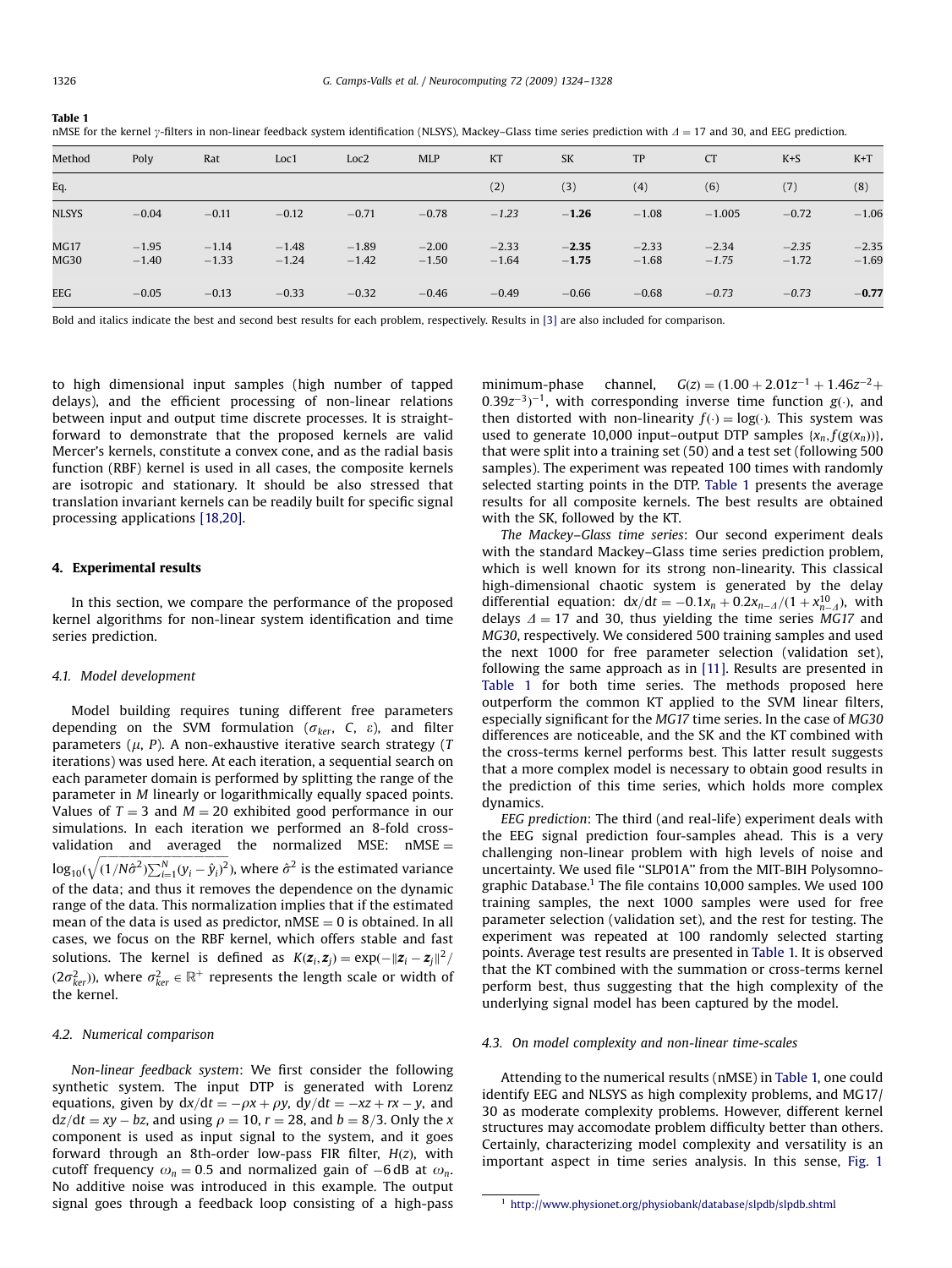<span id="page-3-0"></span>

Fig. 1. Machine complexity (SVs [%]), tap delays (P), memory requirements ( $\mu$ ), and memory depth ( $M = P/\mu$ ) for all kernel methods and problems.

reports the results for the four non-linear time-series problems in terms of machine complexity (SVs [%]), needed tap delays (P), memory requirements  $(\mu)$ , and its attendant the memory depth  $(M = P/\mu)$ , which quantifies the past information retained and it has units of time samples [\[14\]](#page-4-0). Problems NLSYS and MG30 need  $>75\%$  of SVs to attain significant results, while  $<$ 40% of SVs are needed for the MG17 and EEG problems. Besides, it is observed a clear trade-off between SVs and P. Interestingly, in the most complex problem (EEG), the KT needs almost twice the number of tap delays than the best model in terms of accuracy (K+T). A similar balance is also observed between SVs and  $\mu$ . This suggests that kernels model different time-scales either with more SVs or by reducing the value of  $\mu$ .

The memory depth M serves to uncover the efficiency in modeling the (non-linear) time-scales. On the one hand, it is worth to note that in complex problems (NLSYS and EEG) the KT yields slightly higher values of M at the expense of poor numerical results (cf. [Table 1](#page-2-0)). In these cases, a much better tradeoff is reported by using the proposed SK. On the other hand, in problems of moderate complexity (MG17 and MG30), the summation and the cross-terms kernels clearly yield better time-scales modeling along with improved accuracies. We should finally state that the tensor product offers, in general, uneven results, probably due to a poor modeling of the problem nonlinear time-scales (either high  $\mu$  or low P values are selected). Similarly, the use of highly complex models (K+S and K+T) do not necessarily imply improved performance or higher memory capabilities in the tested problems.

## 5. Conclusions

In this paper, we introduced a general class of non-linear  $\gamma$ -based filters based on kernel methods for non-linear system identification, which include the SVR case as a particular case. Given that the robustness capabilities for the linear SVM  $\gamma$ -filter in [\[2\]](#page-4-0) are a direct consequence of the use of the SVM methodology (regularization and loss function), they also hold in the non-linear versions. This is why we focused on how the proper design of the kernel leads to an improved modeling of the non-linear timescales. Experiments show that the application of the introduced composite kernels provide a substantial improvement with respect to the straightforward extension of the linear  $\gamma$ -filter based on the kernel trick, not only in terms of prediction accuracies but also in better compromise with memory depth and model complexity. The results confirm that the proposed methods fit the non-linear time-scales of the problem much better than by using the kernel trick, which merely operates with